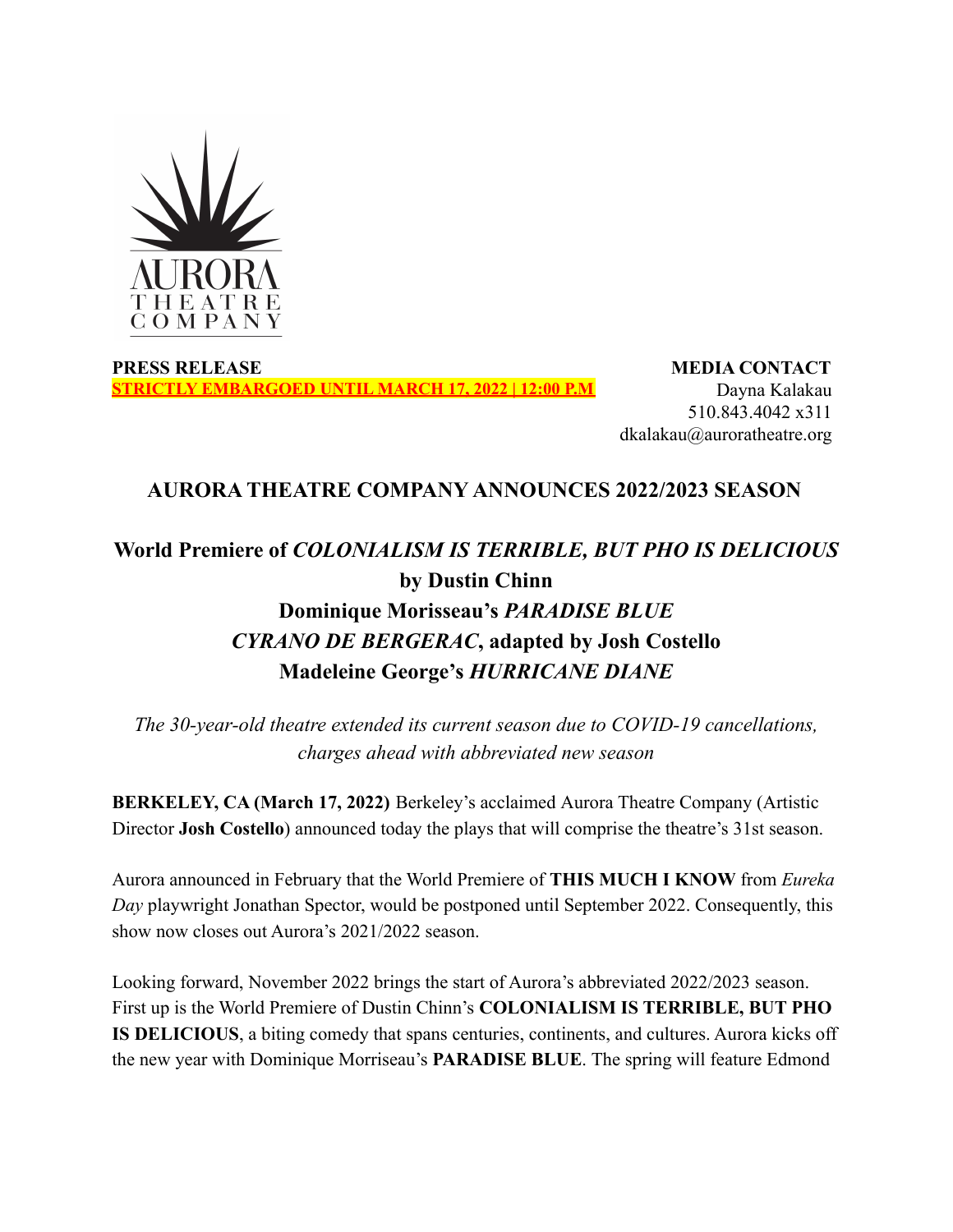Rostand's **CYRANO**, in an adaptation by Artistic Director Costello. The season closes with Madeleine George's bacchanalian eco-comedy, **HURRICANE DIANE**.

All shows will be presented live and in-person in Aurora's theatre in Berkeley.

"Aurora's 31st season offers a delicious mix of compelling plays," Costello said. "These four provocative stories look backwards to Detroit in the 1940s, Vietnam in the 1880s, Paris in the 1640s, and all the way back to the Greek gods, while simultaneously always speaking to our present moment and the new world we're building today. Running the gamut from world premieres to classics, these plays challenge us to learn from the past to forge a better future for us to live in together."

Continued Costello, "Dustin Chinn's **COLONIALISM IS TERRIBLE, BUT PHO IS DELICIOUS** has its world premiere with Aurora in November. Dustin is a tremendously clever and insightful writer; I'm thrilled for him to work with Aurora to bring this hilarious and biting story to life on our stage. **PARADISE BLUE** by Dominique Morrisseau is a modern classic, telling a timeless story of gentrification, complex relationships, and music -- it's sure to inspire our audience as much as our 2018 production of Dominique's *Detroit '67*. I've been working on an adaptation of **CYRANO** for the Aurora stage for years, and I'm thrilled to finally share it with you. You'll find all the passion, poetry, and panache of the original in an intimate package that will shine a light on Rostand's brilliant and beautiful language. Finally, Madeleine George mines climate change for comedy in **HURRICANE DIANE**, audaciously bringing Dionysus back to Earth to save humanity with the help of four real housewives of New Jersey."

"At Aurora, we strive to be the storyteller for our community. These four plays are vital stories for this moment, and just what we need as we look to the future."

Aurora's regular 2022/2023 season will run November 2022 through July 2023. In chronological order, show lineup – across seasons – is as follows:

## *2021/2022 SEASON*

**THIS MUCH I KNOW By Jonathan Spector | WORLD PREMIERE Directed by Josh Costello September 2 - October 2, 2022 (Opens: September 8)**

The writer of *Eureka Day* returns to Aurora with an explosively theatrical interrogation of agency and culpability. Through his all-too-personal lectures on psychology, Lukesh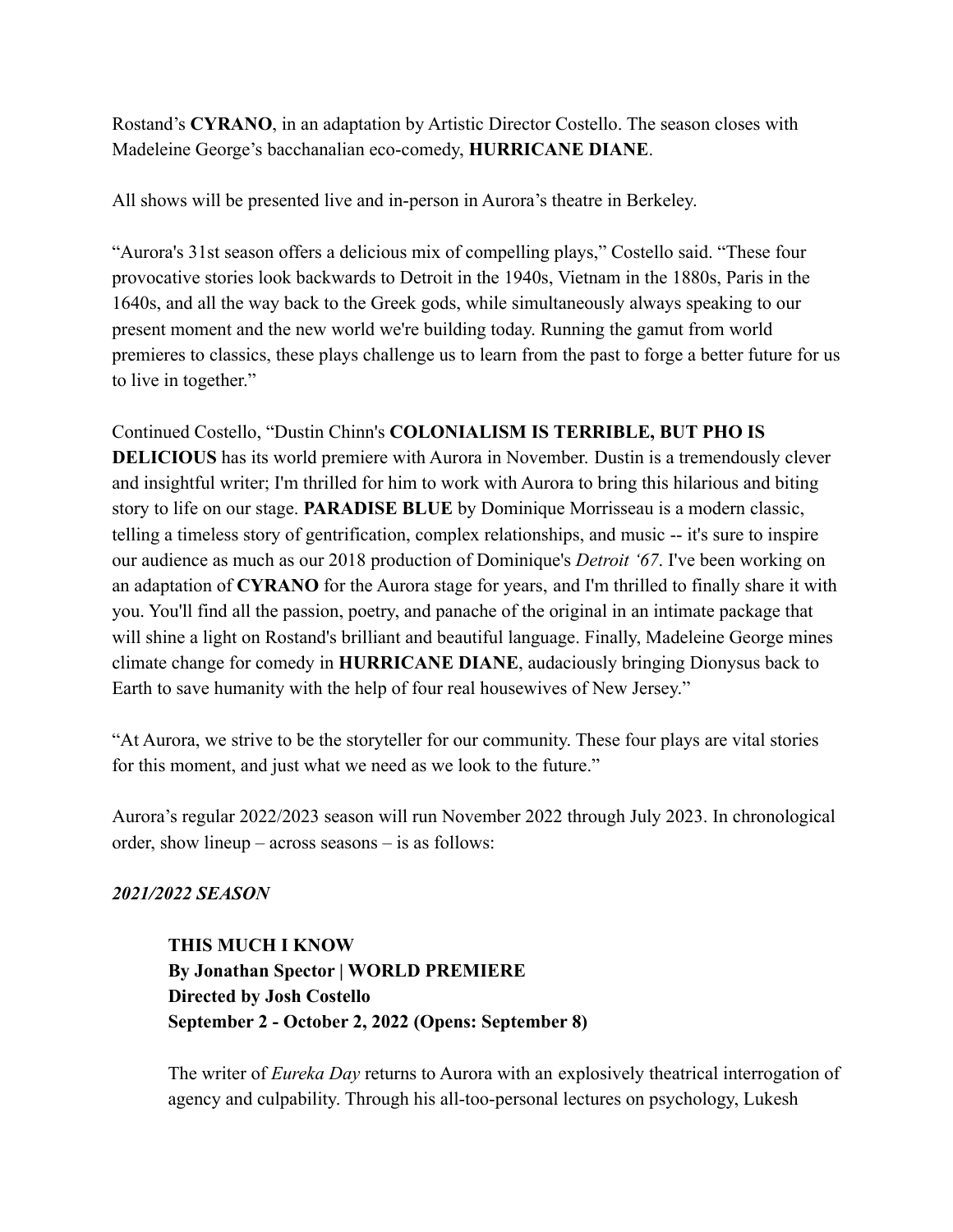attempts to unravel a mystery with his wife Natalya at the center. What happened to Natalya? The search for answers will launch us on a time-hopping fugue, weaving together the stories of Stalin's daughter defecting to America, the son of a white supremacist growing to doubt the beliefs he was raised with, and the secret despair of an accidental killer. How do we truly make decisions? How do we change our minds? And what does it mean to be complicit?

*Jonathan Spector's writing is "lively, alarming, and entertaining… [Spector is] observant and empathetic."* – Ben Brantley, New York Times

#### *2022/2023 SEASON*

**COLONIALISM IS TERRIBLE, BUT PHO IS DELICIOUS By Dustin Chinn | WORLD PREMIERE Directed by Oanh Nguyen November 4 - December 4, 2022 (Opens: November 10)**

Taking its inspiration from two viral incidents around cultural appropriation and food. [Chef Tyler Akin's how-to-video for Bon Appetit, "PSA: This is How You Should Be Eating Pho," and Dan Pashman of The Sporkful's suggestion that you could improve bibimbap using a bundt pan,] Dustin Chinn says he "followed the rabbit hole" and wrote "a triptych about the ownership and authorship of food following the journey of Vietnamese noodle soup." This biting comedy spans centuries, continents, and cultures in its three-part vignette structure. Beginning in 1880s Hanoi, the capital city of French Indochina, where a Vietnamese cook finds herself in the kitchen of aristocratic French settlers. Then in 1999, a century later, in Ho Chi Minh City, where American diners get their first taste of the local cuisine. Then finally, in present day, gentrifying Brooklyn, where the simmering argument around culture, ownership, and authenticity comes to a roaring boil.

*"Incisive, hilariously spiky, and delectable -- Dustin Chinn's Colonialism is Terrible, but Pho is Delicious satisfies every appetite."* – Mina Morita, Artistic Director of Crowded Fire Theater

**PARADISE BLUE By Dominique Morisseau**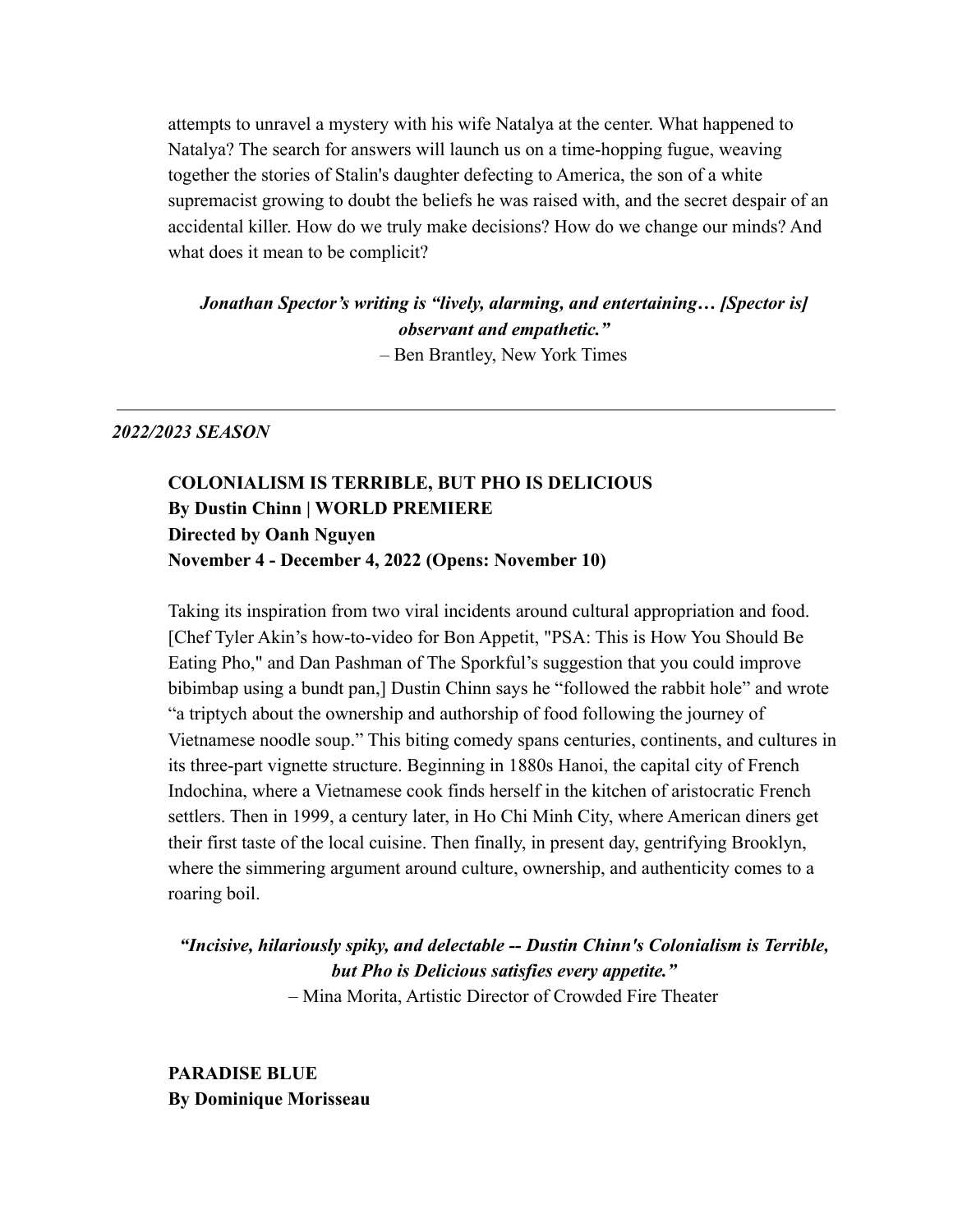### **Directed by Dawn Monique Williams January 26 - February 26, 2023 (Opens: February 2)**

Dominique Morisseau (*Detroit '67*) continues her Detroit Trilogy with *Paradise Blue*, a jazz-infused drama in which we meet Blue, a gifted trumpeter, who contemplates selling his once-vibrant night club in Detroit's Blackbottom neighborhood. Set in 1949 against a backdrop of urban renewal, Morisseau investigates the challenges of building a better future on the foundation left to us. If Blue sells, where does that leave his devoted Pumpkin, who has dreams of her own? And what does this mean for the club's house band? When Silver, a mysterious woman with a walk that drives men mad, comes to town with her own plans, everyone's world is turned upside down.

*"Suspenseful noir and Detroit history converge in Dominique Morisseau's 'Paradise Blue'... Morisseau is extremely skillful in creating a fertile theatrical landscape."* – Los Angeles Times

**CYRANO By Edmond Rostand, adapted by Josh Costello Directed by Josh Costello April 7 - May 7, 2023 (Opens: April 13)**

Aurora Artistic Director Josh Costello adapts the classic tale for the intimacy of Aurora's stage. Cyrano, the famed poet-soldier, loves Roxane, but has one fear: to be mocked by a lady for his enormous nose. Young Christian has a pretty face but lacks the wit to woo. Cyrano's words and Christian's looks combine to form a hero of romance – but does Roxane fall in love with Christian's face or with Cyrano's soul? This story of unrequited love, sacrifice, friendship, and poetry all at a time of war is brought into new focus in this world premiere five-actor adaptation.

*"A tale of glorious theatricality, glittering poetry and heroic self-sacrifice… Cyrano de Bergerac [is] a hero for all time."* – The Guardian

**HURRICANE DIANE By Madeleine George Directed by Jennifer King June 16 - July 16, 2023 (Opens: June 22)**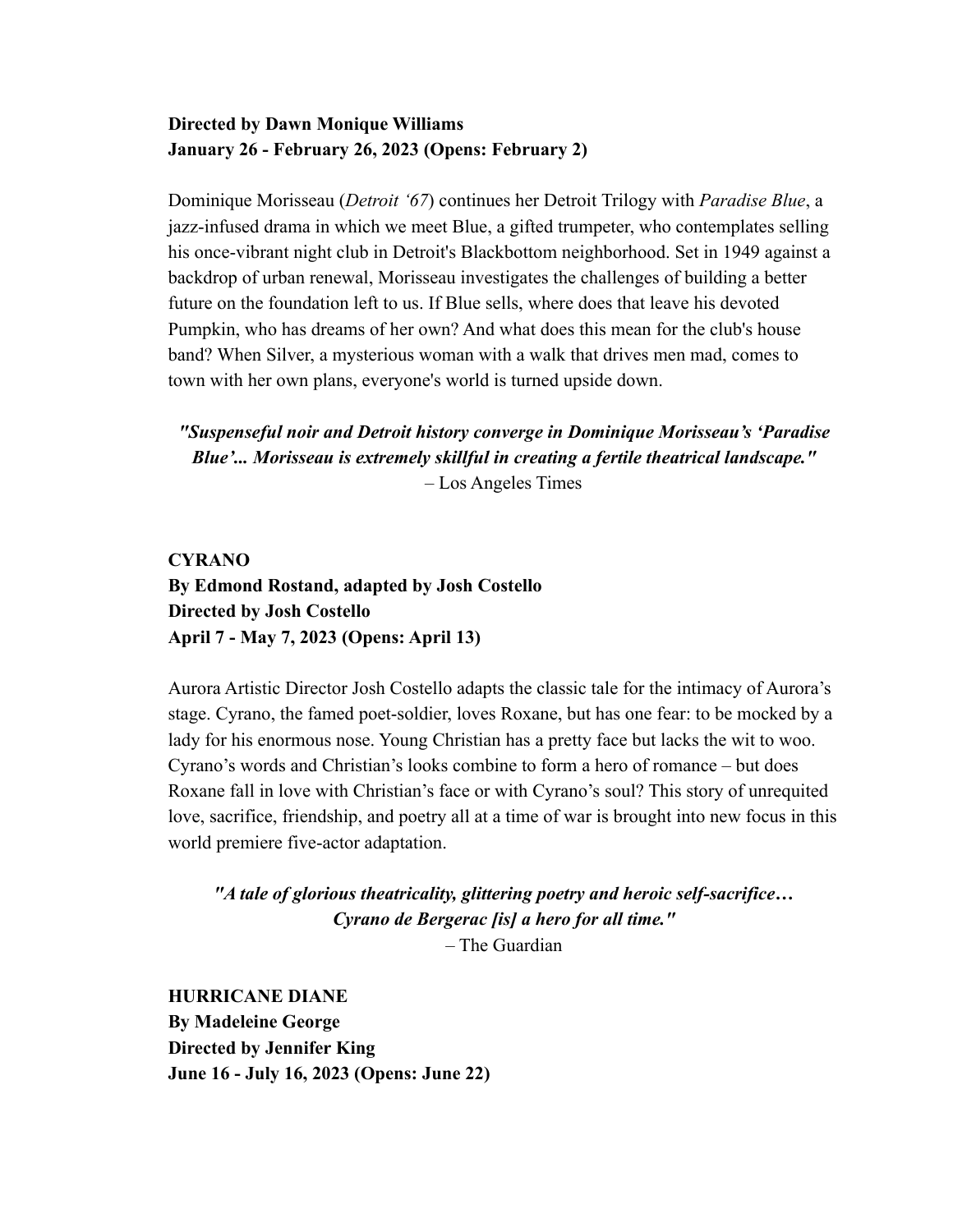Carol just wants her house to have the kind of gardening magazine-worthy curb appeal that will be the envy of her New Jersey cul-de-sac. But then the Greek God Dionysus returns in the guise of a butch gardener named Diane, hell bent on reversing climate change and restoring earthly order by seducing a band of mortal followers. Can Diane win Carol away from her devotion to curb appeal? Pulitzer Prize finalist Madeleine George pens a hilarious evisceration of the blind eye we all turn to climate change and the bacchanalian catharsis that awaits us, even in our own backyards.

## *Madeleine George "whirls ancient myth, lesbian pulp, ecological thriller and The Real Housewives of Monmouth County into a perfect storm of timely tragicomedy."* – New York Times

Full-season (2022/2023), 4-play subscriptions are currently available (\$160-\$308) and offer priority seating, easy exchanges, missed performance and guest discounts, and more. New and returning subscribers can choose to upgrade to a 5-play subscription (\$200-\$385) by adding *This Much I Know.* Single tickets (\$40-\$78) go on sale for subscribers July 25, and on sale August 2 to the general public.

Current full-time teachers receive 20% off subscription prices, and active and retired military personnel also receive 20% off subscription prices through Theatre Communications Group's Blue Star Theatres program. Patrons 35 and under are eligible for half-price subscriptions, and deeply discounted subscriptions are available for full-time college and high school students.

For subscriptions or single tickets, the public can call 510.843.4822 or visit auroratheatre.org.

## **CALENDAR EDITORS**

Berkeley's acclaimed Aurora Theatre Company (Artistic Director **Josh Costello**) announced today the plays that will comprise the theatre's 31st season.

Aurora announced in February that the World Premiere of **THIS MUCH I KNOW** from *Eureka Day* playwright Jonathan Spector would be postponed until September 2022. Consequently, this show now closes out Aurora's 2021/2022 season.

Looking forward, November 2022 brings the start of Aurora's abbreviated 2022/2023 season. First up is the World Premiere of Dustin Chinn's **COLONIALISM IS TERRIBLE, BUT PHO IS DELICIOUS**, a biting comedy that spans centuries, continents, and cultures. Aurora kicks off the new year with Dominique Morriseau's **PARADISE BLUE**. The spring will feature Edmond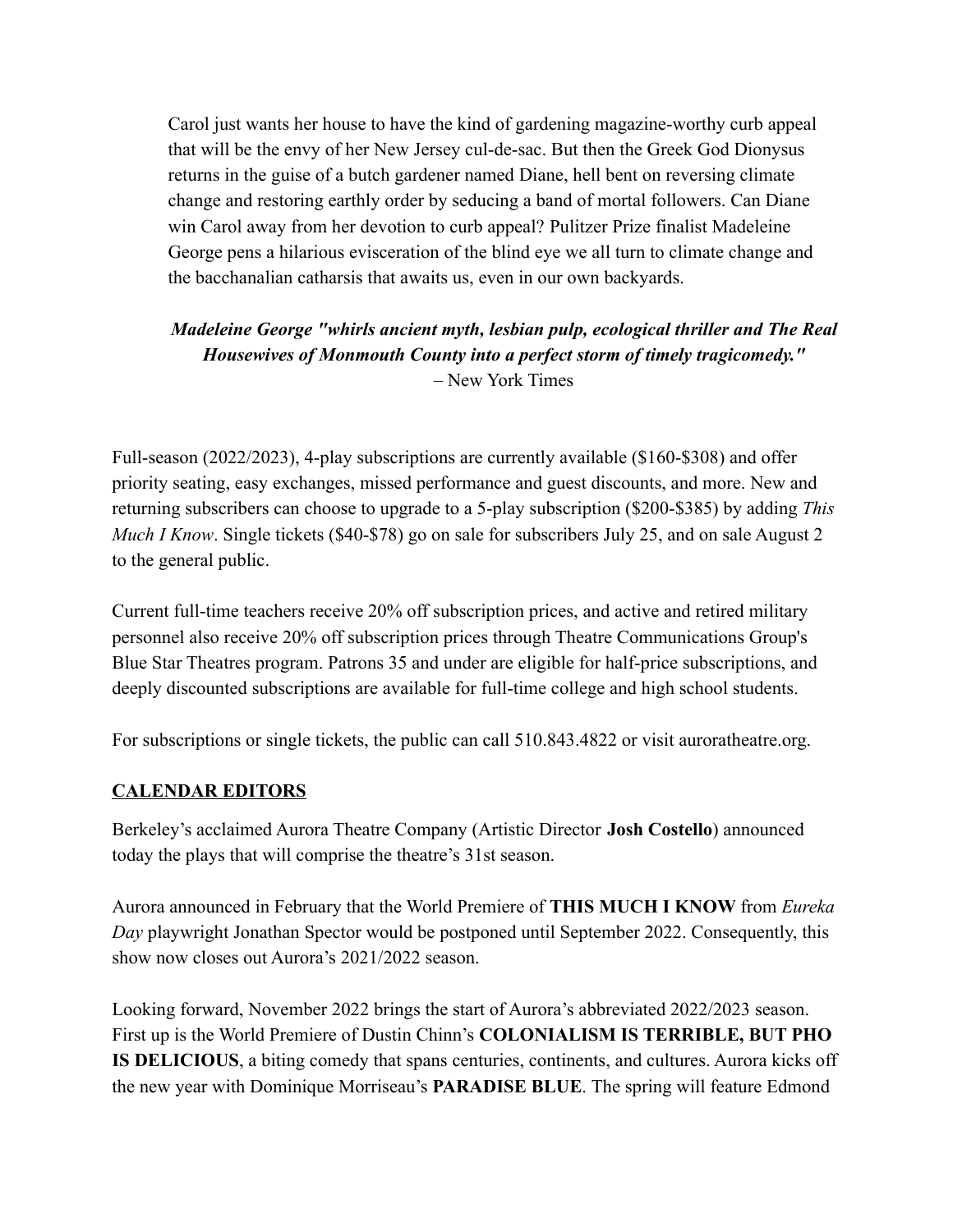Rostand's **CYRANO**, in an adaptation by Artistic Director Costello. The season closes with Madeleine George's bacchanalian eco-comedy, **HURRICANE DIANE**.

Aurora's regular season will run November 2022 through July 2023.

| <b>SCHEDULE</b>  | <b>THIS MUCH I KNOW</b>                                                       |
|------------------|-------------------------------------------------------------------------------|
| 2021/2022 Season | <b>By Jonathan Spector   WORLD PREMIERE</b>                                   |
|                  | Directed by Josh Costello                                                     |
|                  | September 2 - October 2, 2022 (Opens: September 8)                            |
| 2022/2023 Season | <b>COLONIALISM IS TERRIBLE, BUT PHO IS DELICIOUS</b>                          |
|                  | <b>By Dustin Chinn   WORLD PREMIERE</b>                                       |
|                  | Directed by Oanh Nguyen                                                       |
|                  | November 4 - December 4, 2022 (Opens: November 10)                            |
|                  | <b>PARADISE BLUE</b>                                                          |
|                  | <b>By Dominique Morisseau</b>                                                 |
|                  | Directed by Dawn Monique Williams                                             |
|                  | January 26 - February 26, 2023 (Opens: February 2)                            |
|                  | <b>CYRANO</b>                                                                 |
|                  | By Rostand, adapted by Josh Costello                                          |
|                  | Directed by Josh Costello                                                     |
|                  | April 7 - May 7, 2023 (Opens: April 13)                                       |
|                  | <b>HURRICANE DIANE</b>                                                        |
|                  | <b>By Madeleine George</b>                                                    |
|                  | Directed by Jennifer King                                                     |
|                  | June 16 - July 16, 2023 (Opens: June 22)                                      |
| <b>SHOWS</b>     | Tuesday and Wednesday at 7 p.m.; Thursday and Friday at 8 p.m.                |
|                  | Saturday at 8 p.m.                                                            |
|                  | Sunday at 2 p.m.                                                              |
| <b>WHERE</b>     | Aurora Theatre Company   2081 Addison Street   Berkeley, CA                   |
| <b>TICKETS</b>   | For single tickets (\$40-\$78) or subscriptions (\$129-\$385), the public can |